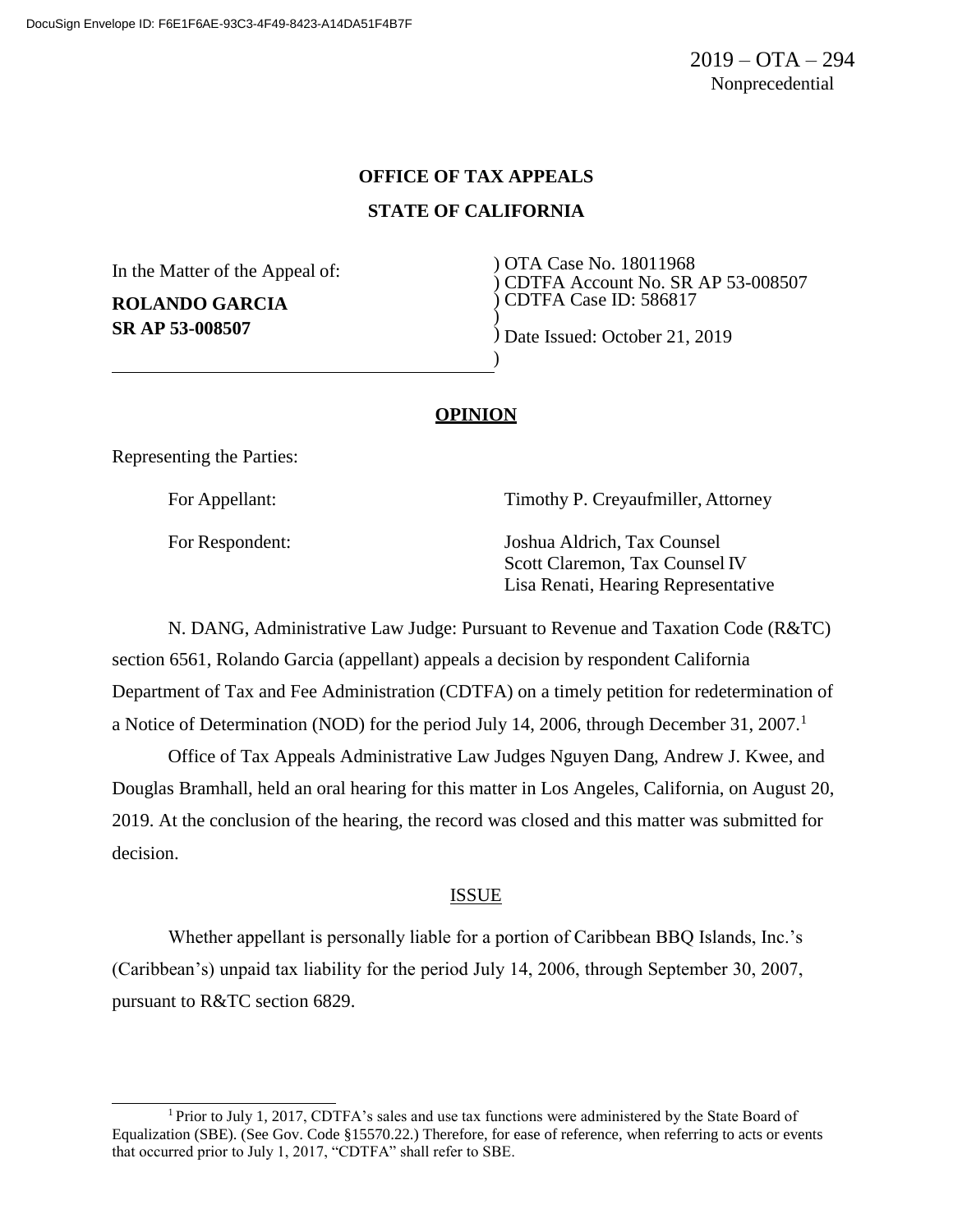## FACTUAL FINDINGS

## *Caribbean's Business*

- 1. Caribbean was a California corporation that operated from July 14, 2006, through December 31, 2007, as a manufacturer and retailer of custom barbeque islands holding a seller's permit with CDTFA.
- 2. The following individuals were involved in Caribbean: (1) Appellant's spouse, whowas its sole shareholder and president; (2) appellant, who was its chief financial officer; (3) Peter Tariche, who was its vice president; and (4) Raymond Simpson, who was its business manager.
- 3. Appellant and appellant's spouse were the only individuals listed on Caribbean's bank account.
- 4. Appellant's signature is the only one that appears on Caribbean's sales and use tax returns for the liability period.

## *Embezzlement by Caribbean Employees*

- 5. In August 2007, appellant was contacted by an employee of Caribbean who informed appellant that a customer had called regarding servicing of a fire pit which had been purchased from Caribbean. The employee found this to be suspicious, because Caribbean's records indicated that no fire pit had been sold to the customer. Appellant followed up with the customer and discovered that the customer had been issued a different sales invoice from Caribbean for the fire pit, and was instructed by Mr. Tariche to issue payment for the sale to a company that he owned.
- 6. Appellant then contacted several other customers of Caribbean, and discovered that they too had purchased items from Caribbean which were not recorded on any sales invoices, or for which the actual sales price was significantly higher than what was noted in Caribbean's sales records, and that payment for those items were likewise made to Mr. Tariche's company.
- 7. Appellant also reviewed checks issued by Caribbean and found that many were fraudulent and had been issued either for sales which did not exist or were duplicate checks issued for sales where commission had already been paid.
- 8. Based on this information, appellant concluded that several Caribbean employees,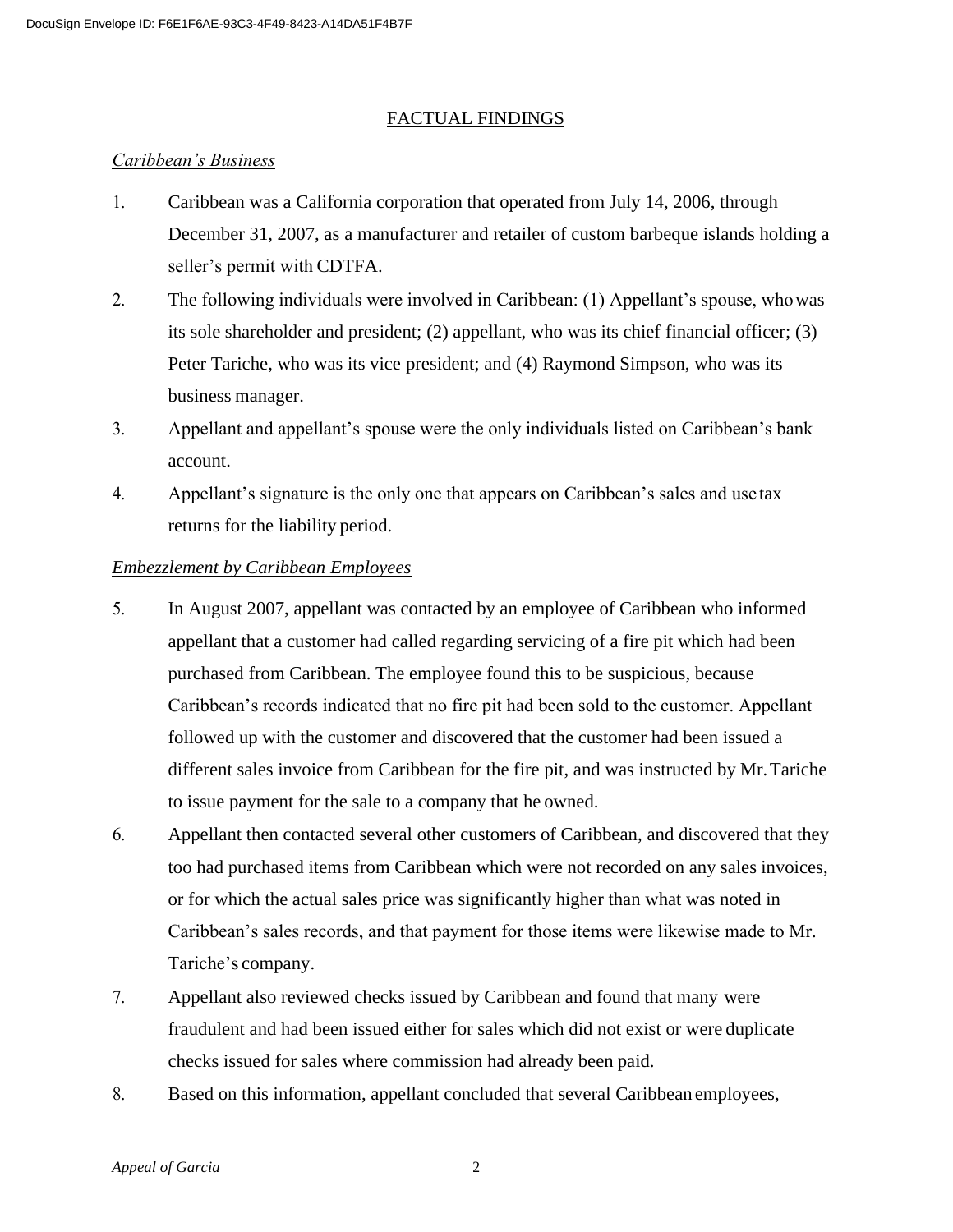including Mr. Tariche and Mr. Simpson, had embezzled roughly \$200,000 from the business.

- 9. Appellant terminated Mr. Tariche's and Mr. Simpson's employment withCaribbean.
- 10. In reviewing Mr. Simpson's claim for unemployment benefits, the California Employment Development Department (EDD) issued an Obstructed Claim Report dated October 31, 2007, finding that Mr. Simpson was responsible for Caribbean's daily operations and that his duties included, among other things, handling Caribbean's finances and tax compliance.

# *CDTFA's Audit*

- 11. Upon the termination of Caribbean's business operations, CDTFA performed a close-out audit of Caribbean for the period July 14, 2006, through December 31, 2007, in which CDTFA found an aggregate deficiency measure of \$1,913,467 consisting of unreported taxable sales of \$1,908,025 and taxable transportation charges of \$5,442.
- 12. CDTFA determined the measure for unreported taxable sales by first computing an 86.23 percent taxable ratio based on an examination of 155 sales invoices provided by Caribbean. Next, CDTFA applied the taxable ratio to Caribbean's sales-related deposits of \$2,240,405, resulting in audited taxable sales of \$1,931,940. Comparing audited taxable sales to reported taxable sales of \$23,915 for the audit period, CDTFA determined that Caribbean had underreported its taxable sales by \$1,908,025.
- 13. On October 22, 2009, CDTFA issued an NOD to Caribbean for the audit liability, which included a 10-percent penalty for negligence. Caribbean did not pay or petition the NOD, and it became final. CDTFA then added to the liability an additional 10-percent penalty in accordance with R&TC section 6565 (finality penalty) for failure to pay the NOD when it became final.

#### *Procedural History*

- 14. Due to the closure of the business, CDTFA investigated the individuals involved in Caribbean to determine whether they could be held personally liable for Caribbean's unpaid tax liability pursuant to R&TC section 6829.
- 15. CDTFA determined that appellant was one such individual, and on July 25, 2011, issued an NOD to appellant for the unpaid tax liability of Caribbean, less those amounts for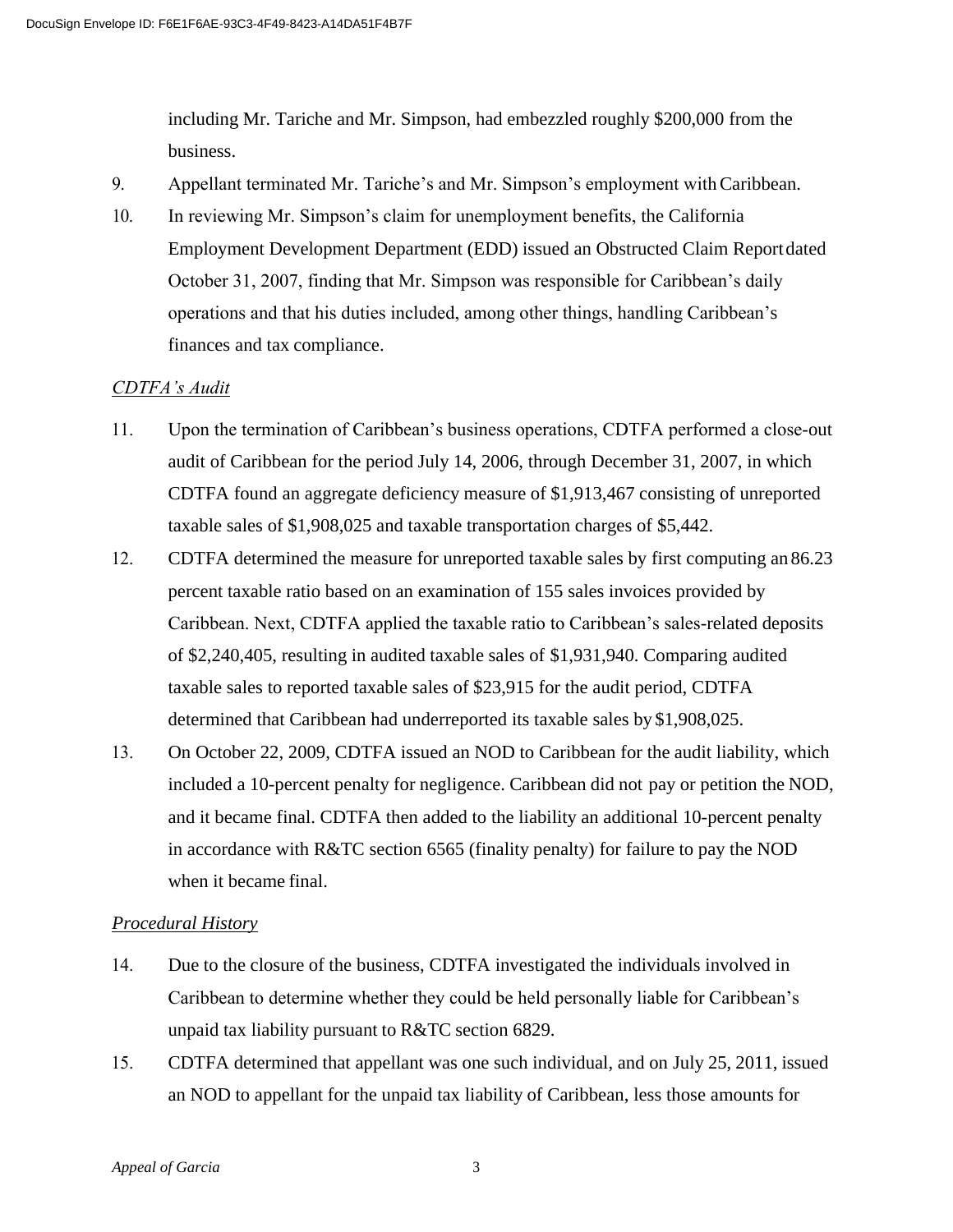which Caribbean had not collected tax reimbursement. The penalties incurred by Caribbean and included in the NOD issued to appellant were also prorated accordingly.

- 16. Appellant's liability was further reduced based on CDTFA's determination that the measure for unreported taxable sales as initially determined, had inadvertently included disallowed claimed exempt sales for which Caribbean had not collected tax reimbursement.
- 17. Appellant petitioned the NOD. In response, CDTFA's appeals bureau issued a decision relieving Caribbean of the finality penalty (subject to conditions), but otherwise finding that appellant's petition should be denied.
- 18. Appellant filed this timely appeal with OTA, during which CDTFA further concedes that appellant is not personally liable for Caribbean's fourth quarter 2007 (4Q07) tax liability.

#### DISCUSSION

R&TC section 6829(a) provides that upon the termination, dissolution, or abandonment of the business of a corporation, any person having control or supervision of, or who was charged with the responsibility for the filing of returns or the payment of tax, or who was under a duty to act for the corporation in complying with any requirement of the Sales and Use Tax Law, is personally liable for the corporation's unpaid tax, interest, and penalties if the person willfully failed to pay, or cause to be paid, any taxes due from the corporation. (See also Cal. Code Regs., tit. 18, § 1702.5(a).)

The term "willfully fails to pay or to cause to be paid" means that the failure was the result of a voluntary, conscious, and intentional course of action. (Cal. Code Regs., tit. 18, § 1702.5(b)(2).) A person has willfully failed to pay the taxes, or to cause them to be paid, only where CDTFA establishes all of the following: (1) on or after the date that the taxes became due, the responsible person had actual knowledge that the taxes were due, but not being paid; (2) the responsible person had the authority to pay the taxes or to cause them to be paid on the date the taxes became due and when the responsible person had actual knowledge that the taxes were due but not being paid; and (3) when the responsible person had actual knowledge that the taxes were due but not being paid, the responsible person had the ability to pay the taxes but chose not to do so. (Cal. Code Regs., tit. 18, § 1702.5(b)(2)(A)-(C).)

CDTFA must prove, by a preponderance of the evidence, that appellant willfully failed to pay or cause to be paid, Caribbean's tax liabilities. (Cal. Code Regs., tit. 18, § 1702.5(d).)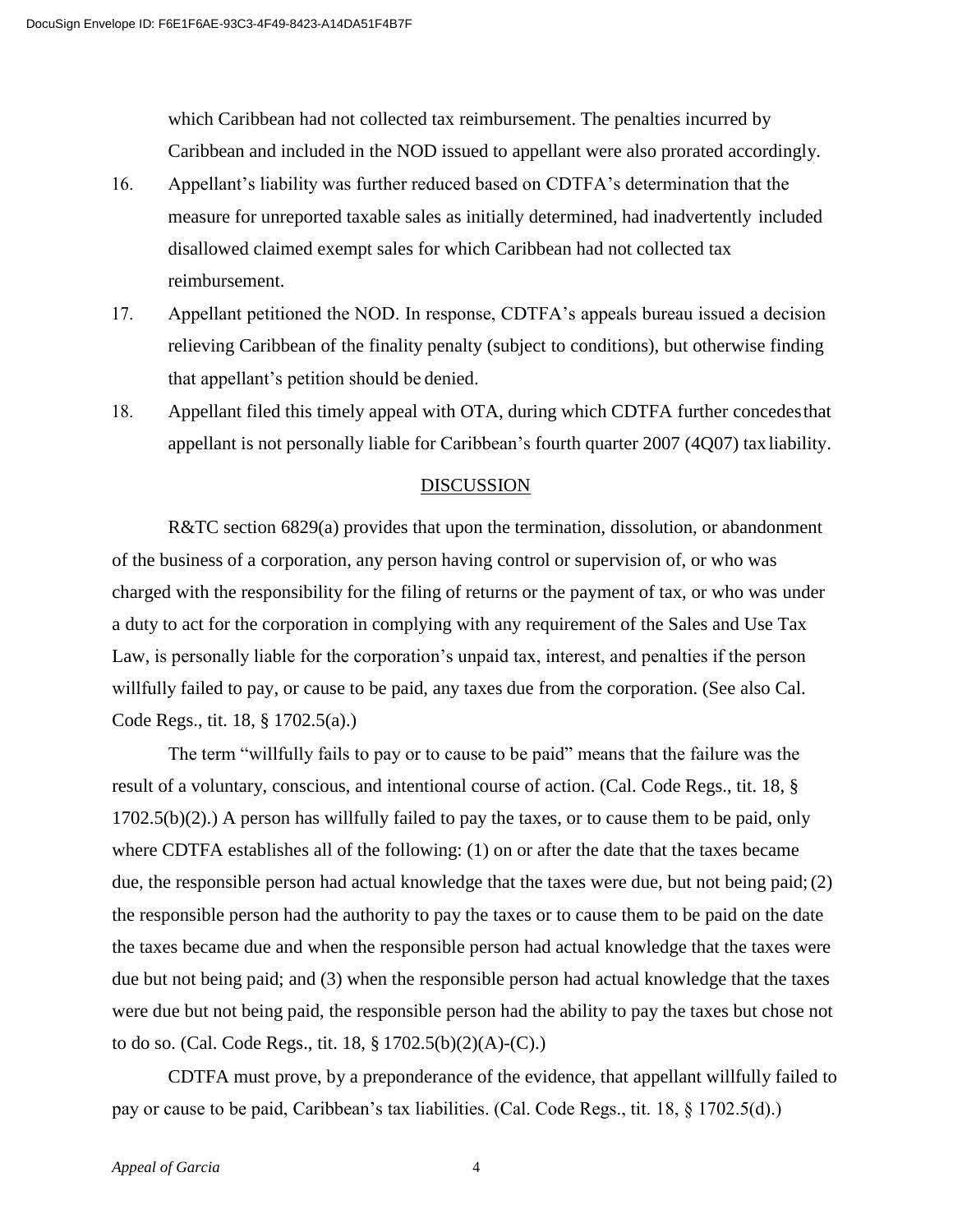The primary issue in this appeal is whether appellant had actual knowledge of Caribbean's unreported taxable sales during the requisite time period. While there is no direct evidence that appellant possessed such knowledge, CDTFA contends that it may be reasonably inferred from the following evidence: Caribbean's sales of tangible personal property were predominantly taxable; there was a substantial discrepancy between Caribbean's reported taxable sales and its sales-related deposits; appellant's signature appears on all of Caribbean's returns for the liability period; appellant and appellant's spouse were the only individuals listed on Caribbean's bank account; and appellant acknowledged that appellant performed an in-depth review of Caribbean's sales records. Under these circumstances, we would ordinarily find it difficult to believe that appellant was unaware of Caribbean's unreported taxable sales.

However, appellant offers a plausible explanation for why, despite this evidence, appellant was unaware of Caribbean's underreporting. Appellant testified that at the time he had limited English literacy and no experience operating a business selling tangible personal property, and that due to these limitations and appellant's preoccupation with operating appellant's trucking business, appellant relied entirely on Mr. Tariche and Mr. Simpson to operate Caribbean and handle its sales and use tax matters.

Appellant's testimony in this regard is consistent with the statements made by Mr. Simpson and appellant many months prior to the start of CDTFA's audit of Caribbean, and years prior to the issuance of CDTFA's June 22, 2011 "Dual Memorandum." As summarized in an EDD Obstructed Claim Report dated October 31, 2007, Mr. Simpson stated that he worked as a business manager for appellant, and that Mr. Simpson's "duties as a business manager were many." Mr. Simpson "assisted [appellant] in legal, human resource, finance, **tax reports**, customers' resolutions, sales, hiring new employees, in addition to filing payroll reports with IRS and EDD and other tax agencies ...." (Emphasis added.) This report also states that "[appellant] acknowledged [Mr. Simpson] as his business manager who basically ran business [sic] for him with another individual Peter Tarchie [sic] Jr. who is listed as a corporate officer. [Appellant] added that [Mr. Simpson] was brought in to help in the sales department however and due [sic] to his other business, [appellant] had to rely on [Mr. Simpson's] services to run the whole business." We find these statements, based on the timing and context in which they were made (i.e., an unrelated matter concerning Mr. Simpson's employment at Caribbean that occurred well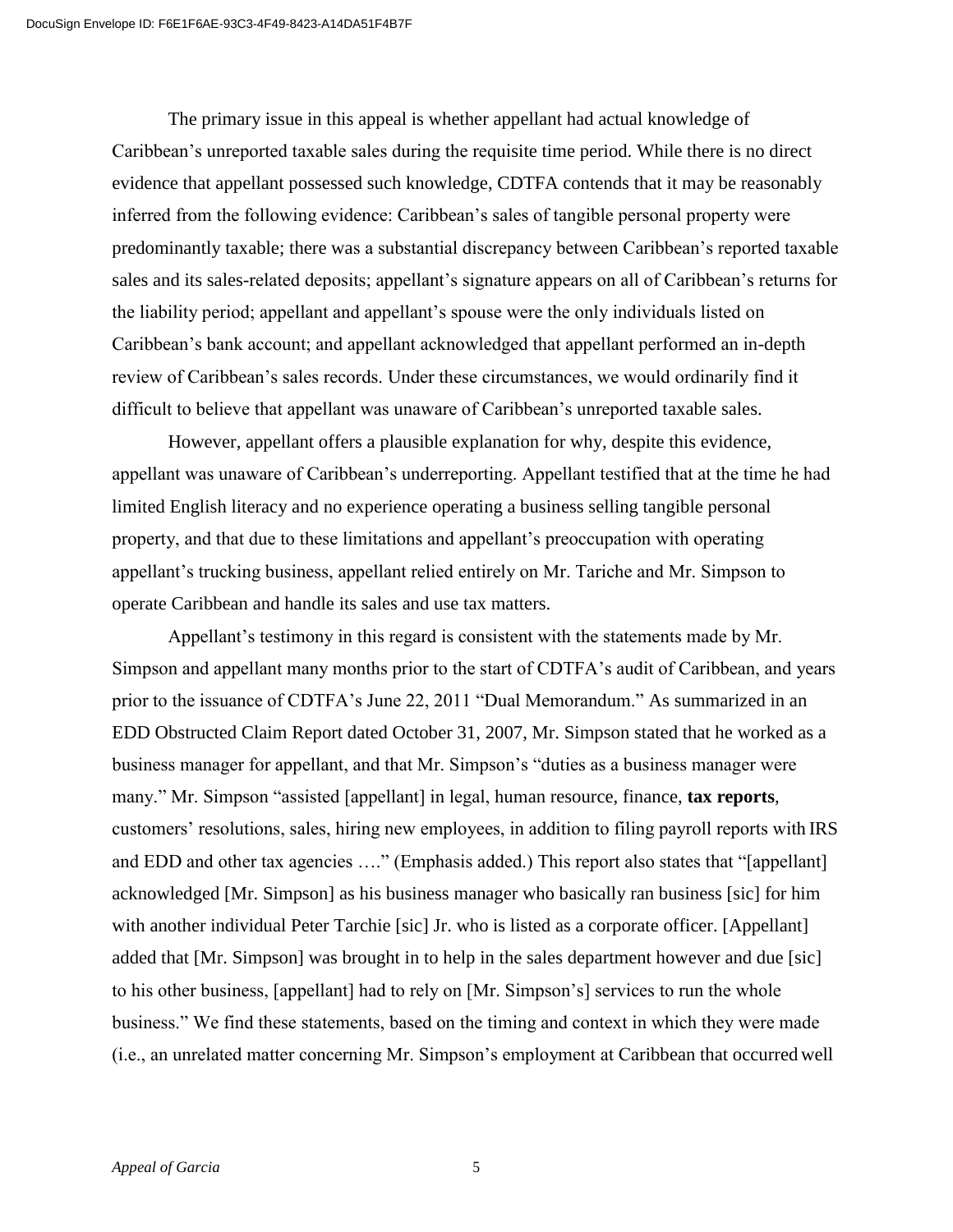before any sales tax issues arose), to be highly persuasive evidence that appellant was unaware of Caribbean's underreporting.

Appellant also testified that appellant trusted Mr. Tariche and Mr. Simpson implicitly, and signed Caribbean's checks, which were presented to appellant by those individuals, without scrutinizing them. While it is hard to imagine that a corporate officer would blindly sign checks, the record supports that appellant did just that. Appellant signed numerous commission checks for sales that never took place and for sales where commission had already been paid. This tends to show that appellant lacked any substantive working knowledge of Caribbean's sales.

The record also shows that Mr. Tariche deposited numerous checks issued to Caribbean into accounts which he alone controlled, and that he altered Caribbean's sales invoices to conceal the theft from appellant. Appellant estimates the total theft by Mr. Tariche and other individuals to be \$200,000. The apparent ease with which Mr. Tariche and others were able to embezzle large amounts of money from Caribbean, raises further doubt as to appellant's knowledge of Caribbean's sales.

Further, we are not persuaded that appellant's review of Caribbean's sales records, under these circumstances, would have alerted appellant to Caribbean's underreporting during the requisite time frame. Plainly, appellant's purpose in reviewing Caribbean's sales records at the time was to identify suspicious transactions and not to perform a sales tax reconciliation. In fact, appellant was not informed of any issues with Caribbean's reporting until CDTFA initiated its audit many months later, and there is no evidence indicating that appellant reviewed any documents prior to this time, such as a tax accrual report, which would have directly alerted appellant to Caribbean's underreporting.

Based on all the foregoing, we find that Mr. Tariche and Mr. Simpson operated Caribbean with little to no oversight by appellant, such that appellant was likely unaware of the extent of Caribbean's taxable sales. Accordingly, we conclude that CDTFA has not met its burden of establishing that appellant had actual knowledge of Caribbean's underreporting.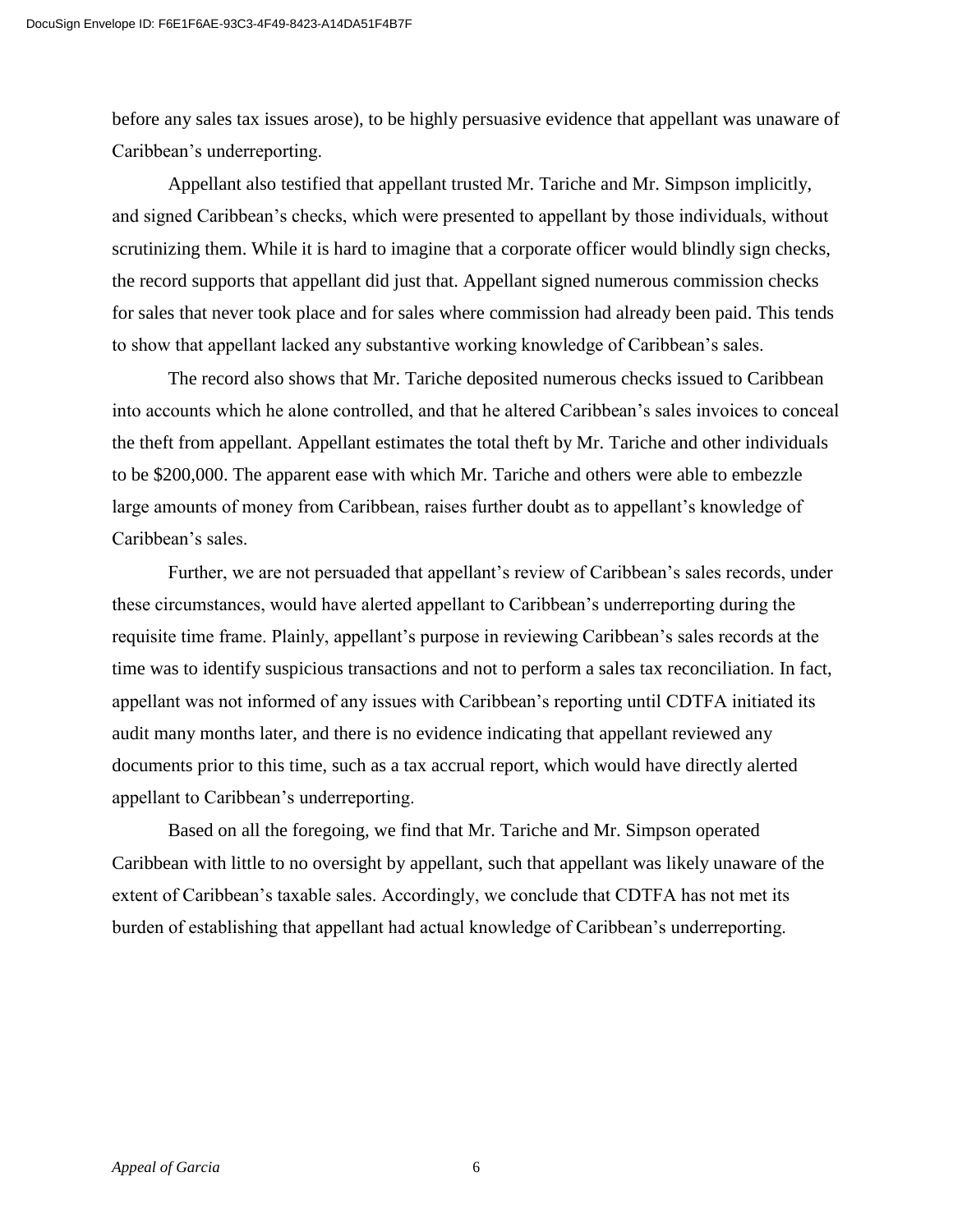# HOLDING

Appellant is not personally liable for Caribbean BBQ Islands, Inc.'s unpaid tax liability for the period July 14, 2006, through September 30, 2007.

# **DISPOSITION**

Appellant's petition is granted in full.

DocuSigned by:

Nguyen Dang <u>Conformation</u><br>Nguyen Dang Administrative Law Judge

I concur:

DocuSigned by

Douglas Bramhall Administrative Law Judge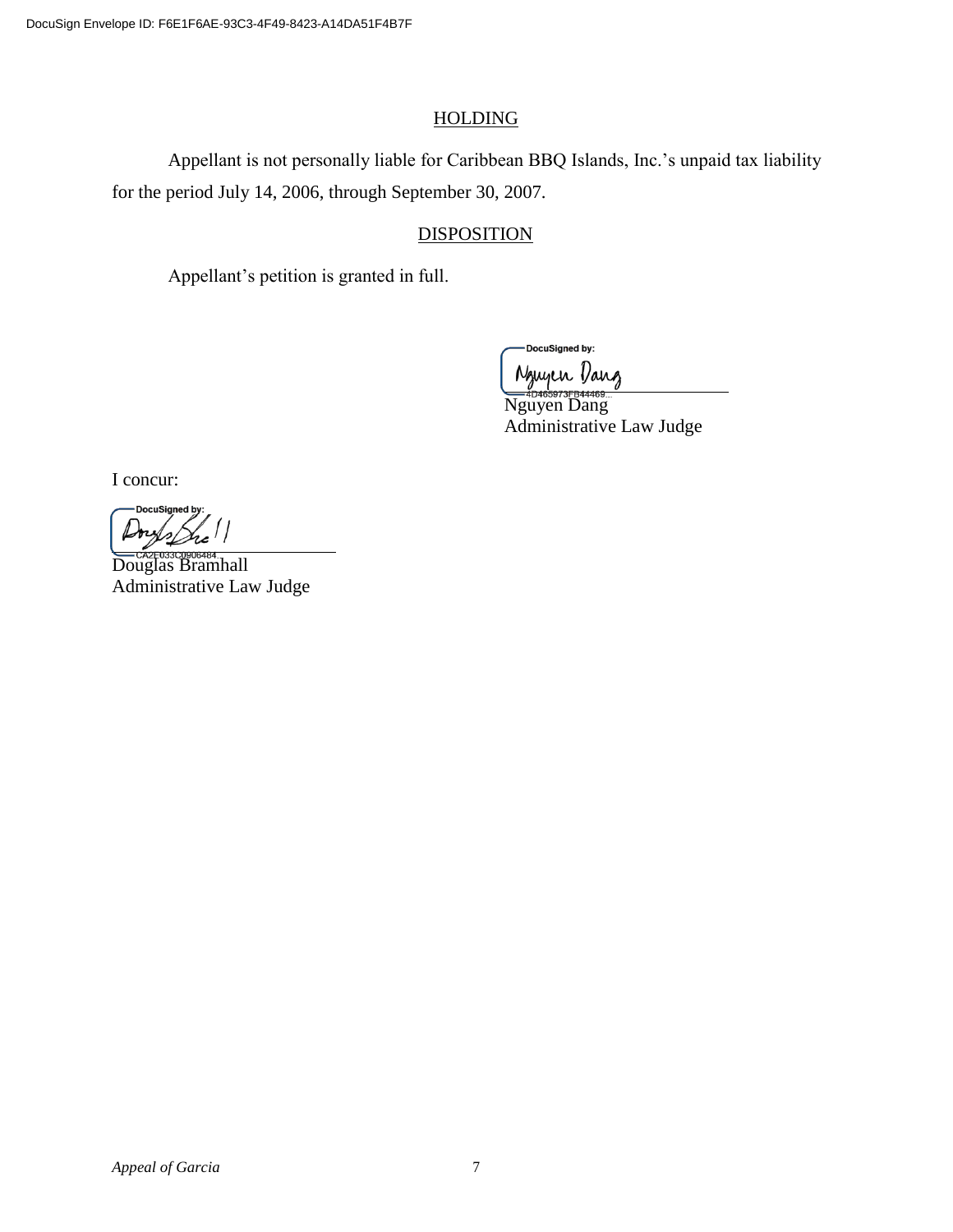#### A. KWEE, concurring:

The California Department of Tax and Fee Administration (CDTFA) bears the burden of establishing responsible person liability by a preponderance of the evidence. (Cal. Code Regs, tit. 18, § 1702.5(d).) Here, CDTFA is correct in emphasizing that there are inconsistencies in appellant's testimony. For example, appellant conceded on several occasions that he signed all the sales and use tax returns up until the day of the oral hearing. At the hearing, appellant testified and alleged for the first time that his signature on all the returns in the record, except for one, were forged. Additionally, at the hearing appellant testified that only he and his wife had access to the corporate bank account, but later, in response to questioning, he testified that other people had authority to manage the corporate funds to ensure that the checks did not bounce. Although appellant initially admitted to CDTFA that sales tax reimbursement was collected, he later contended that sales tax reimbursement was not collected. There were also conflicting statements as to when and how appellant discovered the embezzlement. Admittedly, some of the inconsistencies may reasonably be explained as a natural loss of recollection considering the amount of time that has passed: over 10 years. Nevertheless, these inconsistencies are, to some extent, a red herring because they do not directly resolve the heart of the dispute: whether appellant willfully failed to pay or cause the corporation to pay its sales and use taxes.

On the issue of willfulness, appellant provided evidence that he was an absentee owner and a victim of a criminal conspiracy to embezzle funds from the corporation. Further, despite the inconsistencies in his testimony, I believe it clear, and nobody disputes, that appellant and his wife, as the owners of the corporation, were the ultimate victims of such a financial crime. Thus, for example, it may reasonably be concluded based on the evidence that appellant had no knowledge that the employees who oversaw the day-to-day operations of his corporation were embezzling hundreds of thousands of dollars from his business. This, in conjunction with appellant's alleged inability to read or speak English at the time of the crime, may reasonably support a factual finding that appellant had no knowledge that the employees responsible for running the corporation were also causing appellant's corporation to underpay its sales and use taxes to the state. Of course, an alternative finding that one might conclude (which would support a finding of willfulness) is that appellant, in conjunction with the embezzlers, knowingly underpaid the state sales and use taxes, that his signatures on the tax returns were not forged (he did, after all, admit to signing one return and knew that returns were required to be filed), and